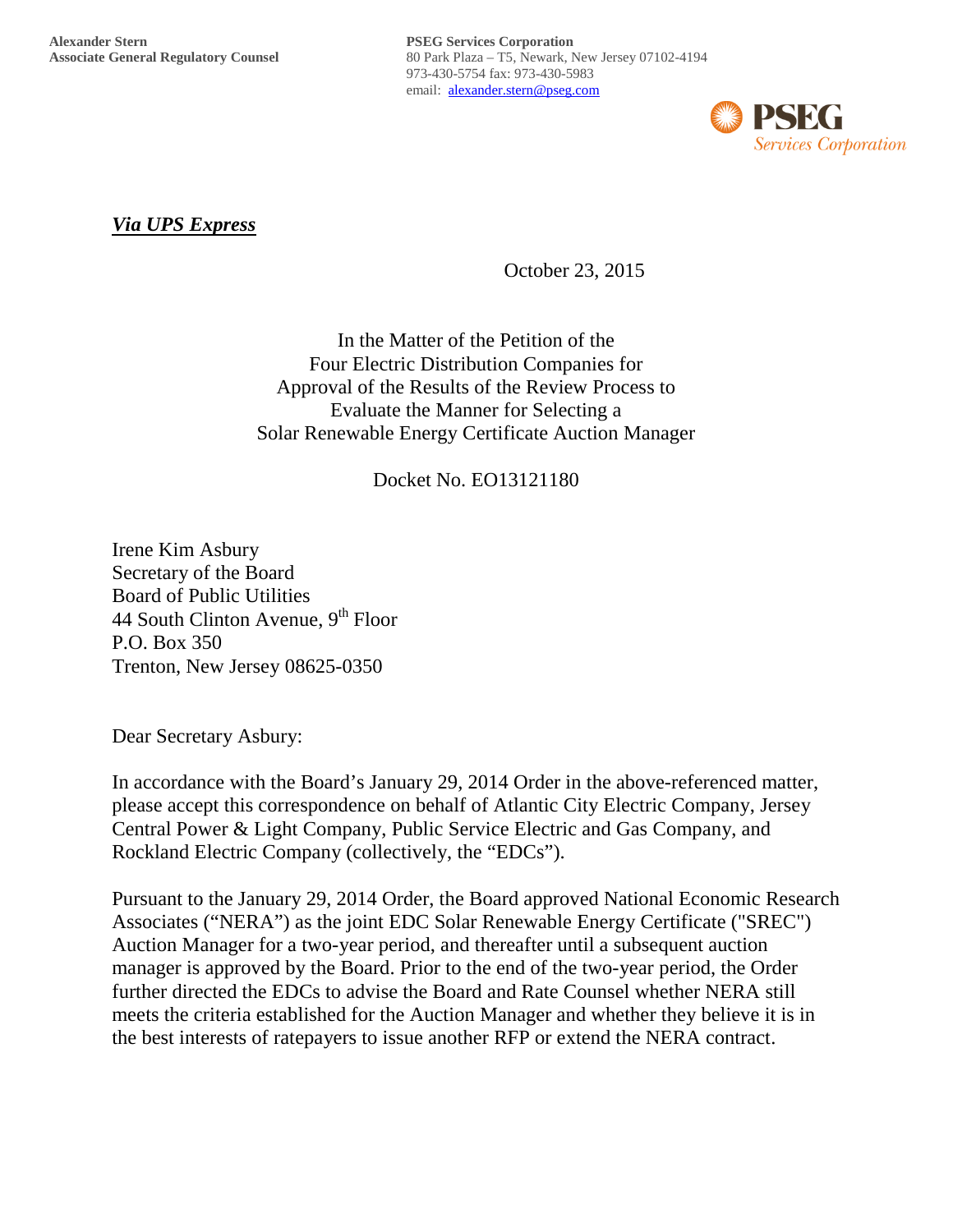Irene Kim Asbury, Secretary  $-2$  - 10-23-2015

The EDCs believe NERA has met and continues to meet the established criteria and that it is in the best interest of the ratepayers to work with NERA to explore extending the NERA contract.

Thank you for your attention and consideration in this matter. If you have any questions regarding this compliance filing, please advise.

Very truly yours,<br>Alexander C. Stern

C Attached Service List (electronic only)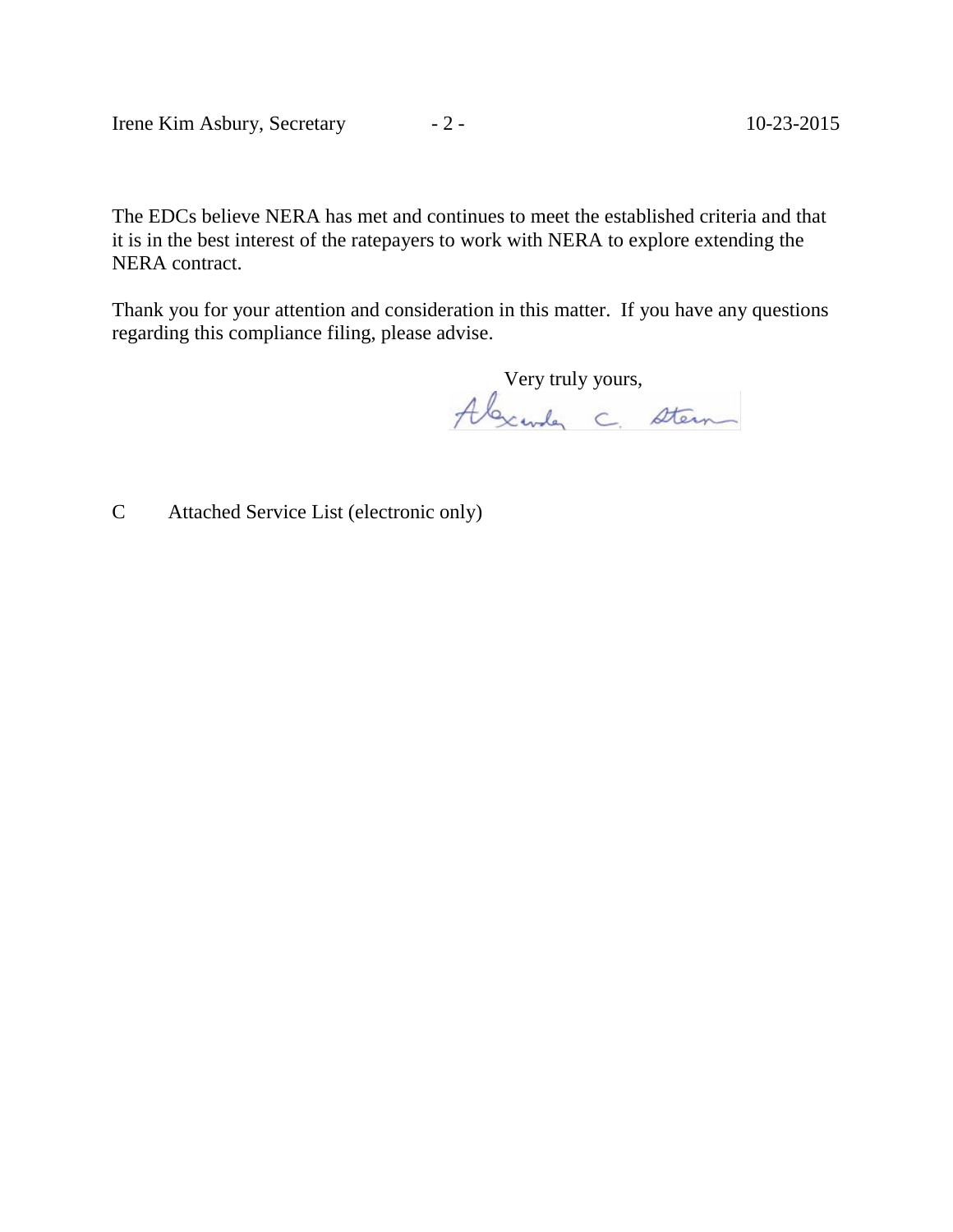## IN THE MATTER OF THE PETITION OF THE FOUR ELECTRIC DISTRIBUTION COMPANIES FOR APPROVAL OF THE RESULTS OF THE REVIEW PROCESS TO EVALUATE THE MANNER FOR SELECTING A SOLAR RENEWABLE ENERGY CERTIFICATE AUCTION MANAGER

## DOCKET NO. EO13121180

## **SERVICE LIST**

Gregory Eisenstark, Esq. On behalf of JCP&L Windels Marx Lane & Mittendorf, LLP 120 Albany Street Plaza New Brunswick, NJ 08901

Margaret Comes, Esq. Assistant General Counsel Consolidated Edison Company of NY, Law Department, Room 1815S 4 Irving Place New York, NY 10003

Philip J. Passanante, Esq. Associate General Counsel Atlantic City Electric Company 92DC42 Post Office Box 6066 Newark, DE 19714-6066

Alexander Stern, Esq. Associate General Regulatory Counsel Law Department Public Service Electric and Gas Company 80 Park Plaza - T5 Newark, New Jersey 07102-4194

David Wand, DAG Department of Law & Public Safety Division of Law 124 Halsey Street Post Office Box 45029 Newark, NJ 07101-45029

Irene Kim Asbury Secretary of the Board Office of the Secretary Board of Public Utilities 44 South Clinton Avenue, 9th Floor Post Office Box 350 Trenton, NJ 08625-0350

Stefanie A Brand, Esq., Director State of New Jersey Division of Rate Counsel 140 East Front Street, 4th Floor Post Office Box 003 Trenton, NJ 08625-0003

Felicia Thomas-Friel, Esq. Division of Rate Counsel 140 East Front Street, 4th Floor Post Office Box 003 Trenton, NJ 08608-0003

James Glassen, Esq. Division of Rate Counsel 140 East Front Street, 4th Floor Post Office Box 003 Trenton, NJ 08608-0003

Sarah Steindel, Esq. Division of Rate Counsel 140 East Front Street, 4th Floor Post Office Box 003 Trenton, NJ 08608-0003

Caroline Vachier, DAG Department of Law & Public Safety Division of Law 124 Halsey Street Post Office Box 45029 Newark, NJ 07101-45029

Jennifer Hsia, OAG Department of Law & Public Safety Division of Law 124 Halsey Street Post Office Box 45029 Newark, NJ 07101-45029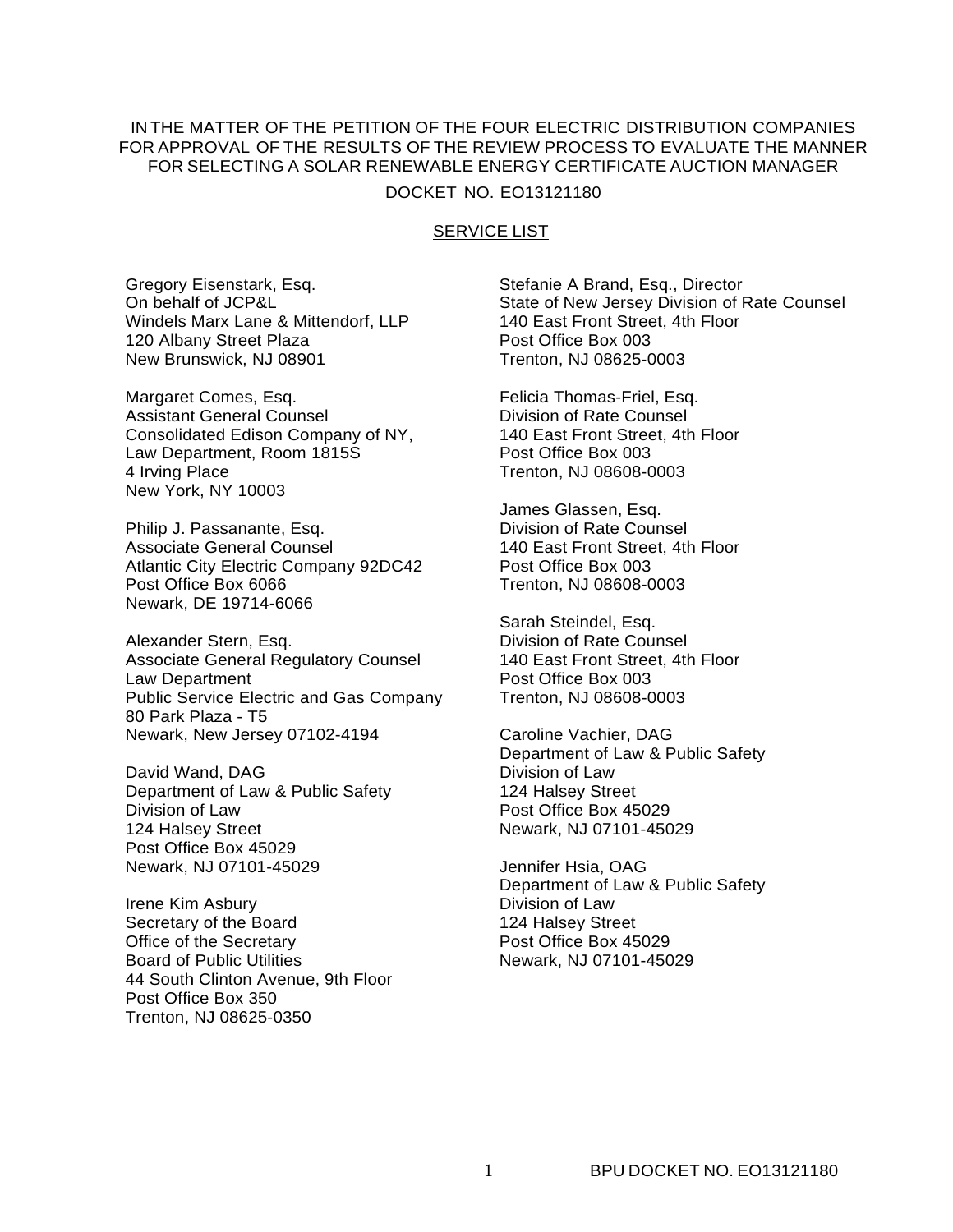Tricia Caliguire, Esq. Counsel's Office Board of Public Utilities 44 South Clinton Avenue, 9th Floor Post Office Box 350 Trenton, NJ 08625-0350

Rachel Boylan, Esq. Counsel's Office Board of Public Utilities 44 South Clinton Avenue, 9th Floor Post Office Box 350 Trenton, NJ 08625-0350

Whitt Hance, Esq. Counsel's Office Board of Public Utilities 44 South Clinton Avenue, 9th Floor Post Office Box 350 Trenton, NJ 08625-0350

Bethany Rocque-Romaine, Esq. Counsel's Office Board of Public Utilities 44 South Clinton Avenue, 9th Floor Post Office Box 350 Trenton, NJ 08625-0350

Jerome May, Director Division of Energy Board of Public Utilities 44 South Clinton Avenue, 9th Floor Post Office Box 350 Trenton, NJ 08625-0350

Alice Bator Division of Energy Board of Public Utilities 44 South Clinton Avenue, 9th Floor Post Office Box 350 Trenton, NJ 08625-0350

Stacy Peterson Division of Energy Board of Public Utilities 44 South Clinton Avenue, 9th Floor Post Office Box 350 Trenton, NJ 08625-0350

Babette Tenzer, DAG Department of Law & Public Safety Division of Law 124 Halsey Street Post Office Box 45029 Newark, NJ 07101-45029

Carolyn Mcintosh Department of Law & Public Safety Division of Law 124 Halsey Street Post Office Box 45029 Newark, NJ 07101-45029

Alex Moreau, DAG Department of Law & Public Safety Division of Law 124 Halsey Street Post Off1ce Box 45029 Newark, NJ 07101-45029

Andrea Reid Division of Energy Board of Public Utilities 44 South Clinton Avenue, 9th Floor Post Office Box 350 Trenton, NJ 08625-0350

ElizabethAckerman, Director Division of Economic Development and Energy Policy Board of Public Utilities 44 South Clinton Avenue, 9th Floor Post Office Box 350 Trenton, NJ 08625-0350

John Zarzycki Division of Economic Development and Energy Policy Board of Public Utilities 44 South Clinton Avenue, 9th Floor Post Office Box 350 Trenton, NJ 08625.()350

John Garvey Division of Economic Development and Energy Policy Board of Public Utilities 44 South Clinton Avenue, 9th Floor Post Office Box 350 Trenton, NJ 08625-0350